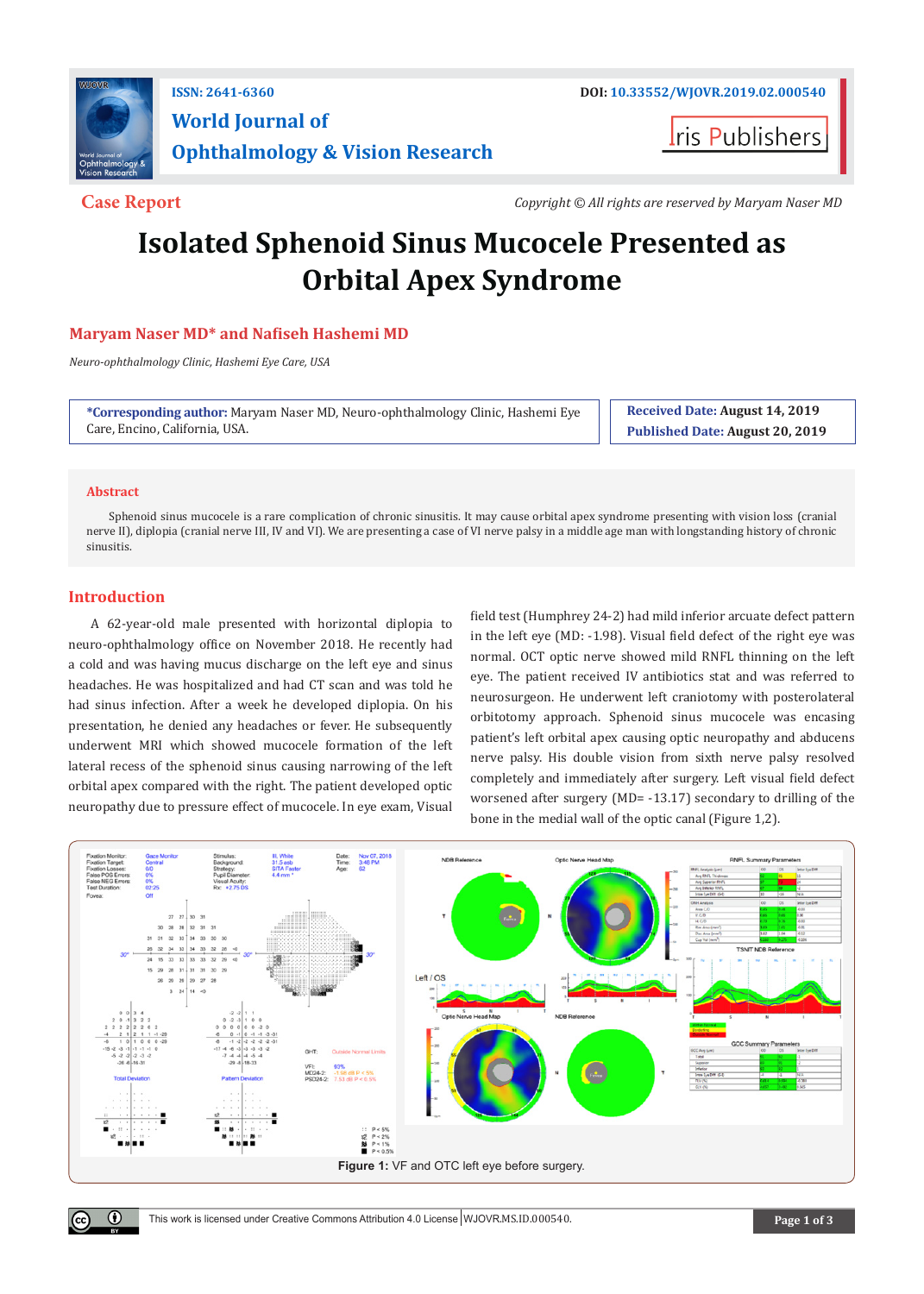





#### **Discussion**

Mucoceles are capsulated and locally invasive benign lesions expanding from paranasal sinuses, lined with respiratory epithelium. Mucoceles are commonly seen in the frontal sinuses. Sphenoid sinus mucoceles are rare [1-3]. Mucocele of the sphenoid sinus can cause bony erosion in the orbit apex, which can be seen preferably with CT scan of orbit [2]. Based on type of secretions in the mucocele it can be seen as hypo-, iso-, or hyperintense or signal void on MRI. The Mucocele usually enhances with contrast [4]. The most common presentation of sphenoid sinus mucocele is orbital apex syndrome including diplopia, cranial nerve involvement, Horner's syndrome, and proptosis [3]. Around 30-50% of cases present with diplopia, by the oculomotor nerve being the most common involved cranial nerve [5]. The recommended surgery

for sphenoid mucocele is endoscopic surgery [4]. Although, based on the location of maximum expansion of mucocele the surgical approach may be different.

Timely intervention usually results in improvement of ophthalmic manifestation, but vision may stay compromised in case of optic neuropathy [6]. Prompt surgical intervention is warranted since the visual prognosis will be guarded after 7-10 days of the onset of visual disturbance. A delay in surgery of more than seven to ten days after the onset of visual dysfunction is often associated with poor visual prognosis. Worsening vision in the treatment process is common due to vascular, inflammatory and compressive etiologies [7,8]. Our case presented with diplopia due to abducens palsy. He had blurry vision with the early signs of optic neuropathy. The prompt surgical intervention resulted in complete resolution of abducens palsy. The patient developed optic atrophy which only affected his inferior field of vision in the left eye. The progression of optic neuropathy after surgery is well known, inevitable complication of the surgery. Continued inflammation around the nerve or vascular assault during the surgery has been postulated as the reason for vision loss after surgery.

### **Acknowledgment**

None.

### **Conflicts of Interest**

No conflict of interest.

#### **References**

- 1. [Friedman A, Batra PS, Fakhri S, Citardi MJ, Lanza DC \(2005\) Isolated](https://www.ncbi.nlm.nih.gov/pubmed/16213927)  [sphenoid sinus disease: etiology and management. Otolaryngol Head](https://www.ncbi.nlm.nih.gov/pubmed/16213927)  [Neck Surg 133\(4\) :544-550.](https://www.ncbi.nlm.nih.gov/pubmed/16213927)
- 2. [Kösling S, Hintner M, Brandt S, Schulz T, Bloching M \(2004\) Mucoceles of](https://www.ncbi.nlm.nih.gov/pubmed/15186877)  [the sphenoid sinus. Eur J Radiol 51\(1\): 1-5.](https://www.ncbi.nlm.nih.gov/pubmed/15186877)
- 3. [Sundar U, Sharma AL, Yeolekar ME, Pahuja V \(2004\) Sphenoidal sinus](https://www.ncbi.nlm.nih.gov/pubmed/14760180)  [mucocoele presenting as mono-ocular painless loss of vision. Postgrad](https://www.ncbi.nlm.nih.gov/pubmed/14760180)  [Med J 80\(939\): 40.](https://www.ncbi.nlm.nih.gov/pubmed/14760180)